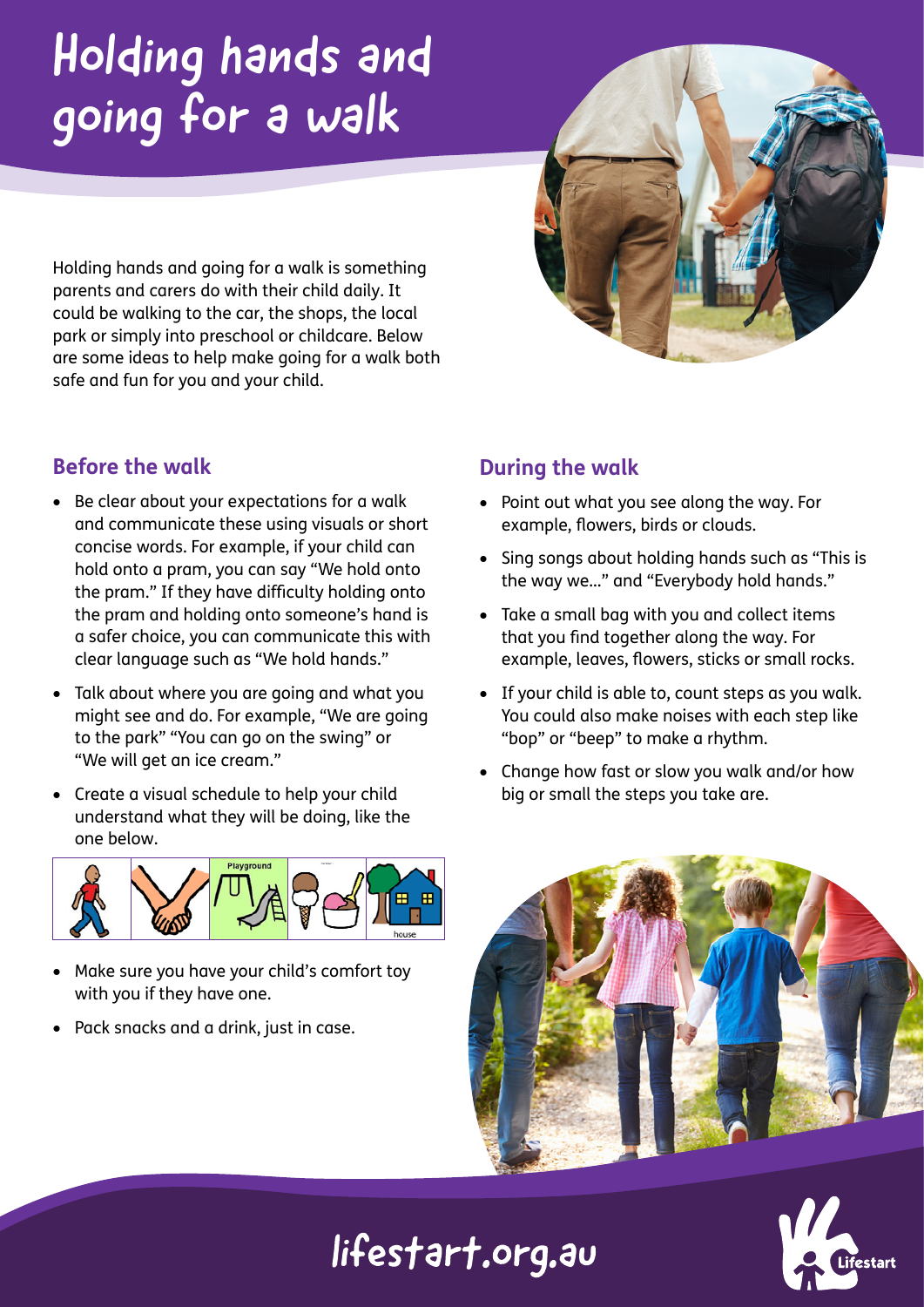### **What if my child won't hold hands?**

Making sure your child holds hands whilst going for a walk is important to keep them safe. Here are some tips to help teach this skill.

#### **Starting slowly**

Holding hands involves your child to both tolerate touch and to understand the instruction "hold hands." Here are some ideas to help your child hold hands:

- Start with getting your child used to touch. You can do this by introducing touching their hands and arms during routine times and when they are feeling relaxed. For example, when they are in the bath or when they are engaged in their favourite activity such as playing with cars or watching TV.
- Progress to playing games involving holding and touching hands. For example, whilst playing a tickle game, hold onto their hands momentarily and encourage them to do the same.
- Play some fun games that encourage hand holding, such as Ring a Rosie, Row Your Boat or Giddy Up Horsey. There are some video links to these games below.
- Always use the same words, signs, or visuals to symbolise 'holding hands' so your child learns the meaning of these words.
- Practice holding hands at home first, or another safe place like an enclosed yard before going to bigger places like a park or shopping centre.



#### **Sensory Sensitivities**

If your child doesn't like loud, high pitched or sudden noises such as car horns, engines or birds, taking along some headphones and encouraging them to wear these might make the walk more enjoyable for them. Choosing a quiet place to walk, away from busy roads could also help.

If bright lights are something your child doesn't like, you could try giving them sunglasses to wear. You could also go for a walk in a place where there is a lot of shade or on a cloudy day so they are not bothered by the light.

#### **After the walk**

Depending on their interests and abilities, your child might need more or less help to do some of these activities:

- If you and your child were able to collect items while out walking, create a collage by putting glue on paper and sticking some of the things you found on it, such as sticks and flowers.
- If your child is interested and able to, you can help them trace around some of the items you collected. Use a crayon or pencil and some paper.
- Look at pictures in books or magazines you have at home to see if you can find any of the same insects or birds you saw if this interests your child.
- If your child prefers movement activities, you could play by pretending to 'fly like a bird' or 'buzz like a bee', naming any animals you saw.
- Share stories about walking and holding hands, such as 'Parpity-Parp' by Richard Tulloch and Fiona Quigley. You could borrow it from your local library or ask the librarian what books they can suggest to help teach your child how to hold hands.



# lifestart.org.au